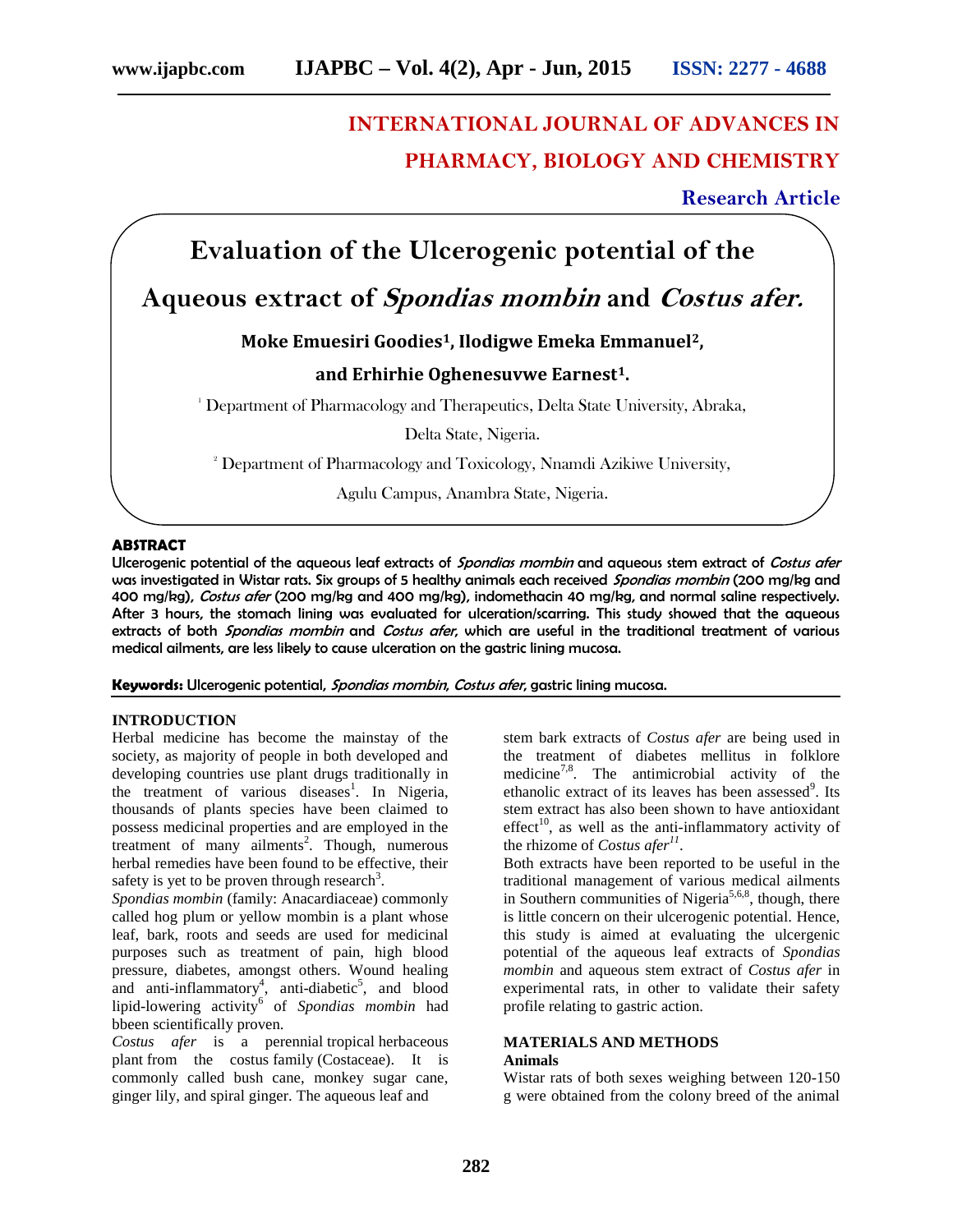house of the Faculty of Pharmaceutical Sciences, Nnamdi Azikiwe University, Agulu, Anambra State. The rats were kept in cages under standard conditions and fed with standard diet (Growers feed) and clean water *ad libitum*. The animals were allowed to acclimatization for two weeks prior to the commencement of the experiment. Animals were handled in compliance wjth NIH Guide for care and use of laboratory animals (pub. No. 85-23 revised 1985), and approved by the Faculty of Pharmaceutical Sciences, Nnamdi Azikiwe University's ethical committee for the use of laboratory animals.

#### **Plant material**

Fresh leaves of *Spondias mombin* and stems of *Costus afer* were collected from the school garden of Delta State University, Abraka and were authenticated in the Department of Botany, Delta State University, Abraka. The plant materials were cut into pieces, air-dried at ambient temperature and blended into coarse powder.

#### **Plant Extraction**

The powdered *Spondias mombin* (500 g) was dissolved in 1500 mls of distilled water, while the powdered *Costus afer* (500 g) was dissolved in 2500 mls of distilled water. Both solutions were stirred every six hours. After 72 hours the solutions were then filtered and the filterate concentrated to dryness using a freeze-dryer to yield a residue, 49.6 g (9.9% w/w) for *Spondias mombin* and 18.2 g (3.6% w/w) for *Costus afer*.

#### Acute toxicity (LD<sub>50</sub>):

The acute toxicity  $(LD_{50})$  study was carried on *Spondias mombin* and *Costus afer* using a modified Lorke's method of 1983. Animals (rats and mice) of either sex were fasted overnight prior to the study. Dosage selection was based on the Organization of Economic Corporation and Development's (OECD) guidelines $^{12}$ . .

**Phase 1:** In phase I, the rats and mice were placed in four groups  $(n = 3)$ . Group 1 served as control and received 10 ml/kg of distilled water while groups 2, 3 and 4 received 10 mg/kg, 100 mg/kg and 1000 mg/kg of the extracts respectively. The animals were observed and the number of death recorded after 24 hours.

**Phase 2:** In this phase, four groups  $(n = 3)$  of mice and rats were used. Doses were selected based on the lethality in Phase I. Absence of death in Phase 1 prompted the use of 2000, 3000, 4000, and 5000 mg/kg doses in Phase 2. The animals were observed and the number of death recorded after 24 hours.

The  $LD_{50}$  was calculated using the geometric mean of the highest non-lethal dose and the least toxic dose.

 $LD_{50}$  = *highest non-lethal dose* × *least toxic dose*

#### **Ulcerogenic Studies in Rats**

The method of Cashin *et al*., 1979 [13] was used. Adult Wistar rats of both sexes (120-160 g) were divided into six groups (n=5) and fasted for 24 h.

Group 1 – Normal saline 10 ml/kg p.o. (negative control)

Group 2 – Indomethacin 40 mg/kg p.o. (positive control)

Group 3 – *Spondias mombin* 200 mg/kg

Group 4 – *Spondias mombin* 400 mg/kg

Group 5 – *Costus afer* 200 mg/kg

Group 6 – *Costus afer* 400 mg/kg

Three hours after drug administration, animals were sacrificed, and the stomach was removed, cut along the larger curvature and the mucosal surface was exposed. The mucosa was washed with normal saline and observed with magnifying lens. The ulcer index was determined according to the method described by Main and Whittle,  $1975^{14}$ .

| Ulcerogenic effect of the extracts on the stomach tissue |                      |                 |
|----------------------------------------------------------|----------------------|-----------------|
| Groups                                                   | Weight of Rats $(g)$ | <b>Scores</b>   |
| Group 1 (Normal Control)                                 | $134.58 \pm 4.44$    | $0.00 \pm 0.00$ |
| Group 2 (Indomethacin 40 mg/kg)                          | $141.50 \pm 4.01$    | $3.40 \pm 0.68$ |
| Group $3$ (SM 200 mg/kg)                                 | $133.16 \pm 5.40$    | $0.20 \pm 0.20$ |
| Group 4 $(SM 400$ mg/kg)                                 | $129.62 \pm 2.24$    | $0.20 \pm 0.20$ |
| Group 5 $(CA 200$ mg/kg)                                 | $132.08 \pm 5.34$    | $0.00 \pm 0.00$ |
| Group 6 $(CA 400$ mg/kg)                                 | $128.70 \pm 1.57$    | $0.00 \pm 0.00$ |

**Table 1 Ulcerogenic effect of the extracts on the stomach tissue**

*Values are expressed as Mean ±SEM of sample replicates (n=5)*

*Scoring of ulcer: Normal colored stomach (0); Red coloration (1); Spot ulcer (2); Hemorrhagic speak (3); Deep ulcers (4); Perforation (5).*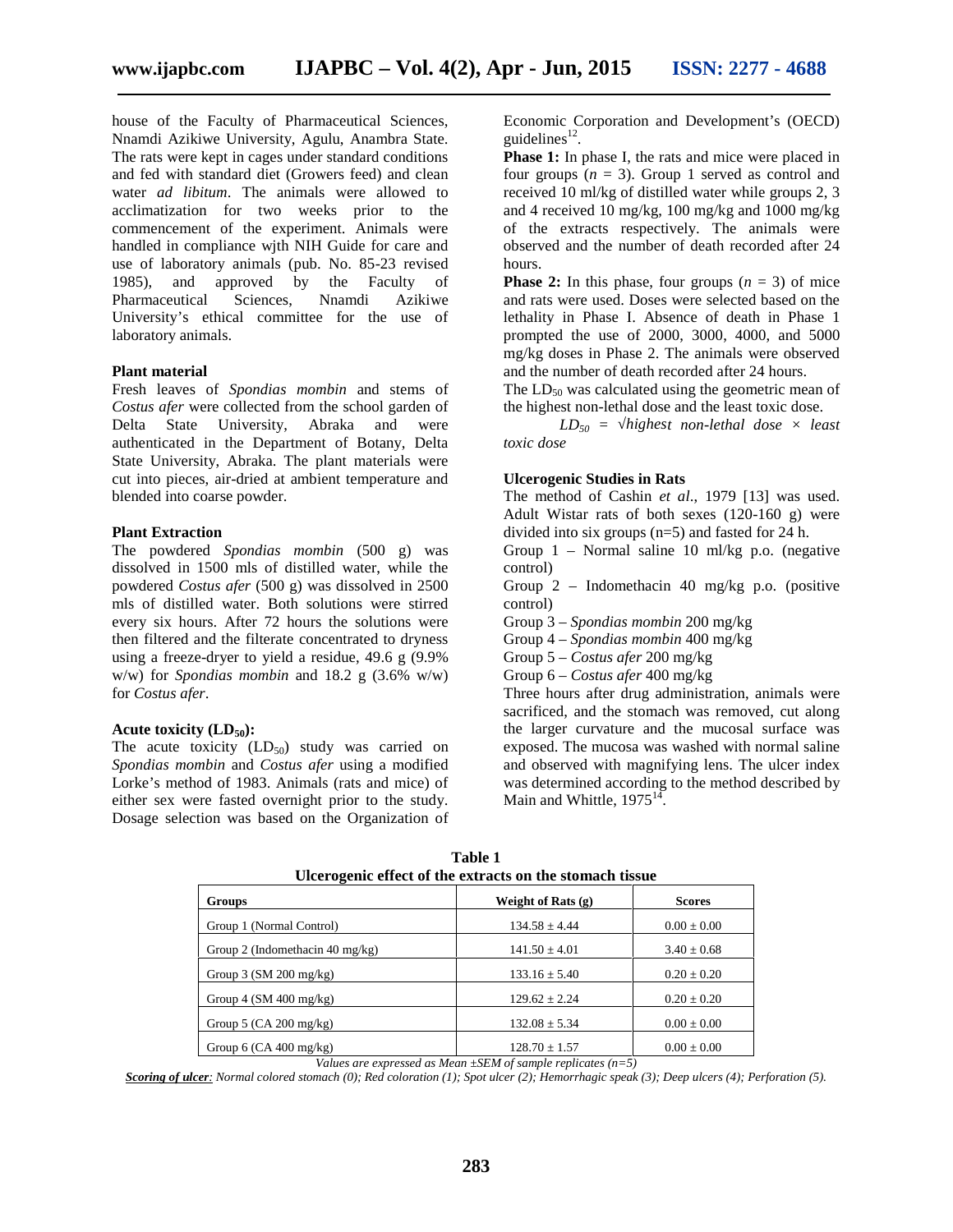

**Fig 1.**

**Figures showing ulcer activity of both Spondias mombin and Costus afer (A) Normal control. (B) Indomethacin treated - 40 mg/kg. (C)** *Spondias mombin* **extract, 200 mg/kg. (D)** *Spondias mombin* **extract, 400 mg/kg (E)** *Costus afer* **extract, 200 mg/kg. (F)** *Costus afer* **extract, 400 mg/kg.**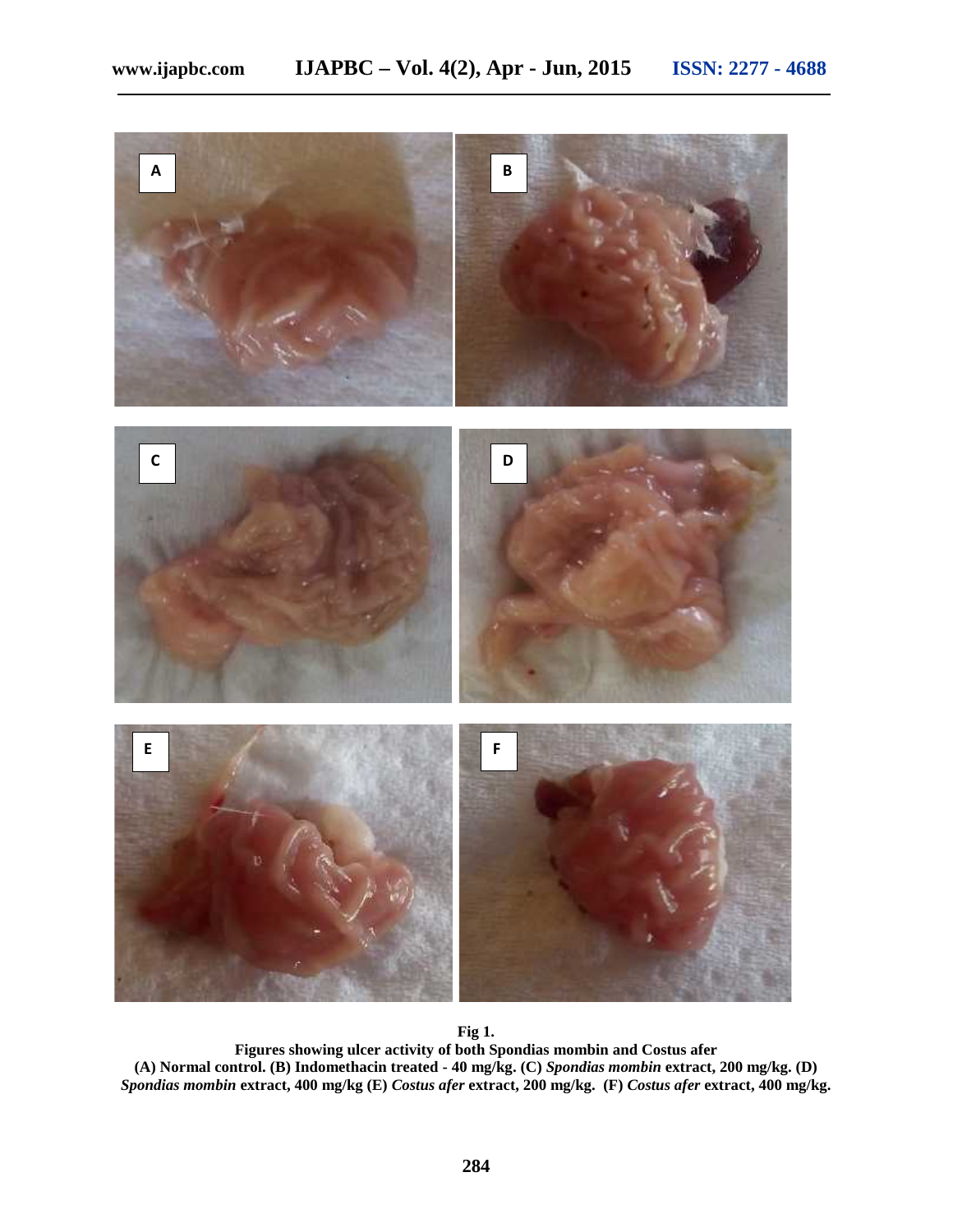**Scoring of ulcer:** Normal colored stomach (0), Red coloration (1), Spot ulcer (2), Hemorrhagic speck (3), Deep ulcers (4), Perforation (5).

#### **Statistical analyses**

All data obtained were expressed as Mean±SEM (standard error of mean).

#### **RESULTS**

## **Acute toxicity (LD50):**

Acute toxicity studies showed no obvious signs of toxicity in all treatment groups in both species (rat and mice) and phases (1 and 2) respectively following the administration of the aqueous extracts of *Spondias mombin* and *Costus afer*. The LD<sub>50</sub> of the extracts was greater than 5000 mg extract/kg body weight.

#### **Ulcerogenic Study**

Results on ulcerogenic study showed that indomethacin 40 mg/kg caused deep ulcer, while the *Spondias mombin* (SM) and *Costus afer* (CA) extracts at 200 mg/kg and 400 mg/kg produced a red coloration (hyperemia) in the stomach tissue in less than 50% of the animals tested (Table 1; Fig. 1).

#### **DISCUSSION AND CONCLUSION**

The absence of death in  $LD_{50}$  study suggests the unlikelihood of *Spondias mombin* and *Costus afer* to cause short term toxicity on single administration. Absence of hemorrhagic speck, deep ulcer and perforation observed in the present study (Table 1 and Figure 1) suggests that these extracts do not have ulcerogenic effect on usage.

This study has therefore shown that the aqueous extracts of both *Spondias mombin* and *Costus afer* which are useful in the traditional treatment of various medical ailments are less likely to be cause ulceration on the gastric lining mucosa.

#### **RECOMMENDATIONS**

This study recommends that both extracts are relatively safe for use, either individually or as a mixture (ratio 1:1), in the traditional management of medical ailments. Further studies are encouraged to ascertain the toxic effects of both plants extract on other organs such as the liver, kidneys, pancreas, as well as their mutagenic and teratogenic effects.

#### **REFERENCES**

1. Teklehaymanot T, Giday M. Ethnobotanical study of medicinal plants used by people in Zegie Peninsula, Northwestern Ethiopia. J. of Ethnobiol. and Ethnomed. 2007; 3: 12.

- 2. Okigbo RN, Mmeka EC. An Appraisal of Phytomedicine in Africa. KMITL Sci. Tech. J. 2006; 6: 83-94.
- 3. Kaufman DW, Kelly JP, Rosenberg L. Recent patterns of medication use in the ambulatory adult population of the United States. The Slone Survey. JAMA. 2002; 287: 337-444.
- 4. Ayoka AO, Akomolafe RO, Akinsomisoye OS, Ukponmwan OE. "Medicinal and Economic Value of Spondias mombin". African Journal of Biomedical Research 2008; 11: pp.129–136.
- 5. Fred-Jaiyesimi A, Abo K. Antidiabetic Activity of Spondias mombin Extract in NIDDM Rats. Pharmaceutical Biology 2009; 47: 3, pg 215- 218.
- 6. Gbolade AA, Adeyemi AA, Oyebadejo TY. Antihyperglycaemic and hypolipidemic studies of three medicinal plants on alloxan-induced diabetic rats. J. Pharmaceut. Res. 2010; 9: 81- 86.
- 7. Udem SC, Ezeasor CK. The acute and subchronic toxicity studies of aqueous leaf and stem bark extract of Costus afer ker (zingiberaceae) in mice. Comp Clin Pathol; 2010; 19:75-80.
- 8. Nwauche KT, Monago CC, Anacletus FC. "Antihyperglycemic activity of the aqueous extract of Costus afer stem alone and in combination with metformin". European Journal of Biotechnology and Bioscience: 2014; 1 (5): 19-25.
- 9. Akpan MM, Odeomena CS, Nwachukwu CN, Danladi B. "Antimicrobial assessment of ethanolic extract of Costus afer Leaves". Asian J. Plant Sci. Res. 2012; 2 (3):335-341
- 10. Anyasor GN, Ogunwenmo KO, Oyelana AO, Akpofunure EB. Phytochemical constituents and antioxidant activities of aqueous and methanol stem extracts of Costus afer Ker Gawl. (Costaceae). African Journal of Biotechnology 2010; 9(31): 4880-4884.
- 11. Moody JO, Okwagbe KE. Topical antiinflammatory activity of Costus afer. Topical anti-inflammatory activity of Costus afer. Nig J Nat Prod Med. 2003; 7:46-48.
- 12. Organisation for Economic Co-operation and Development (OECD). OECD Guideline for Testing Of Chemicals Acute Oral Toxicity – Fixed Dose Procedure; 2000.
- 13. Cashin CH, Dawson W, Kitchen EA. The pharmacology of benoxaprofen (2,4 chloropheny-methyl-5-benzoxazole acetic acid) LRC.L3694, a new compound with antiinflammatory activity apparently unrelated to